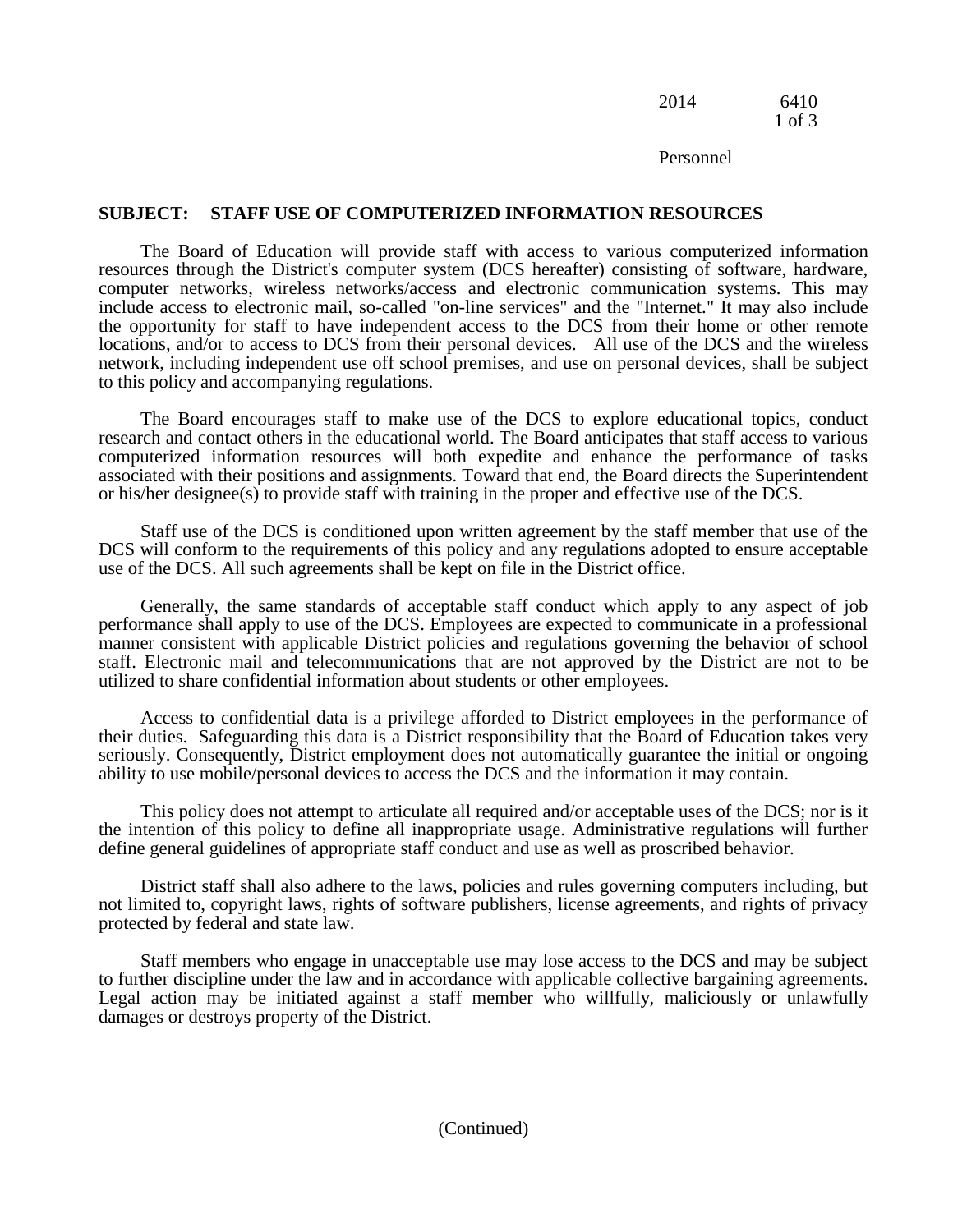| 2014 | 6410   |
|------|--------|
|      | 2 of 3 |

Personnel

## **SUBJECT: STAFF USE OF COMPUTERIZED INFORMATION RESOURCES**

#### **Social Media Use by Employees**

The School District recognizes the value of teacher and professional staff inquiry, investigation and communication using new technology tools to enhance student learning experiences. The School District also realizes its obligations to teach and ensure responsible and safe use of these new technologies. Social media, including social networking sites, have great potential to connect people around the globe and enhance communication. Therefore, the Board of Education recognizes the use of District approved social media tools and the exploration of new and emerging technologies to supplement the range of communication and educational services.

For purposes of this Policy, the definition of **public social media networks or Social Networking Sites (SNS)** are defined to include: websites, Web logs (blogs), wikis, social networks, online forums, virtual worlds, video sites and any other social media generally available to the School District community which do not fall within the District's electronic technology network (e.g., Facebook, MySpace, Twitter, LinkedIn, Flickr, Vine, Instagram, SnapChat, blog sites, etc.). The definition of District approved password-protected social media tools are those that fall within the District's electronic technology network or which the District has approved for educational use. Within these internal forums, the District has greater authority and ability to protect minors from inappropriate content and can limit public access.

The use of social media (whether public or internal) can generally be defined as Official District Use, Professional/Instructional Use and Personal Use. The School District takes no position on an employee's decision to participate in the use of social media or SNS for personal use on personal time. However, personal use of these media during District time or on District-owned equipment is discouraged*.* In addition, employees are encouraged to maintain the highest levels of professionalism when communicating, whether using District devices or their own personal devices, in their professional capacity as educators. They have a responsibility to address inappropriate behavior or activity on these networks, including requirements for mandated reporting and compliance with all applicable District Policies and Regulations

### **Confidentiality, Private Information and Privacy Rights**

Confidential and/or private data, including but not limited to, protected student records, employee personal identifying information, and District assessment data, shall only be loaded, stored or transferred to District approved devices which have encryption and/or password protection. This restriction, designed to ensure data security, encompasses all computers and devices within the DCS, any mobile devices, including flash or key drives, and any devices that access the DCS from remote locations. Staff will not use email to transmit confidential files in order to work at home or another location. Staff will not use cloud-based storage services (such as Dropbox, GoogleDrive, SkyDrive, etc.) for confidential files.

Staff will not leave any devices unattended with confidential information visible. All devices are required to be locked down while the staff member steps away from the device, and settings enabled to freeze and lock after a set period of inactivity.

### (Continued)